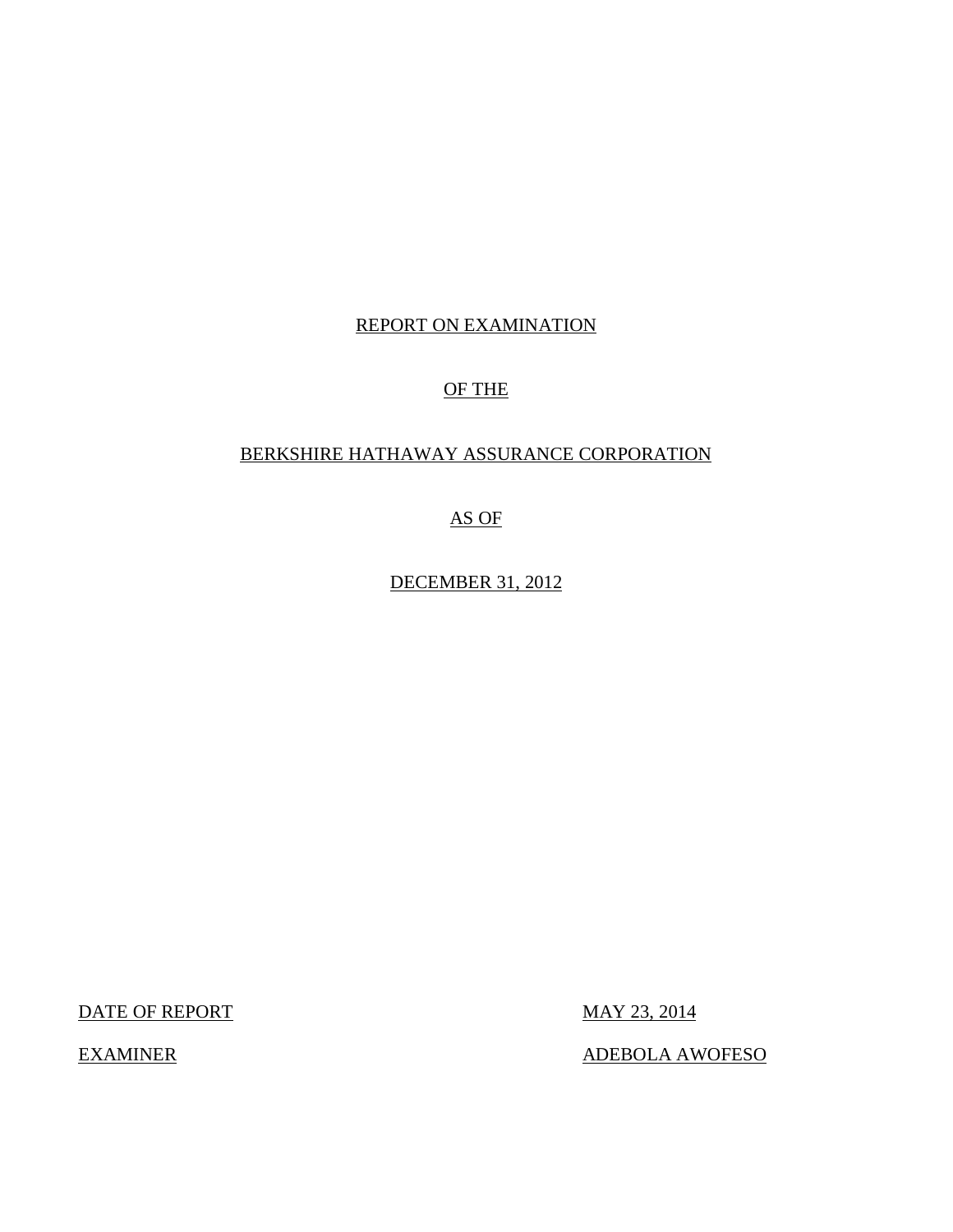## TABLE OF CONTENTS

## ITEM NO. PAGE NO.

| 1  | Scope of Examination                        | $\overline{2}$ |
|----|---------------------------------------------|----------------|
| 2. | <b>Description of Company</b>               | 4              |
|    | A. Management                               | 4              |
|    | B. Territory and plan of operation          | 5              |
|    | C. Reinsurance                              | 7              |
|    | D. Holding company system                   | 8              |
|    | E. Significant operating ratios             | 11             |
|    | F. Risk management and internal controls    | 12             |
| 3. | <b>Financial Statements</b>                 | 13             |
|    | A. Balance sheet                            | 13             |
|    | B. Statement of income                      | 14             |
| 4. | Losses and loss adjustment expenses         | 15             |
| 5. | Compliance with prior report on examination | 15             |
| 6. | Summary of comments and recommendations     | 16             |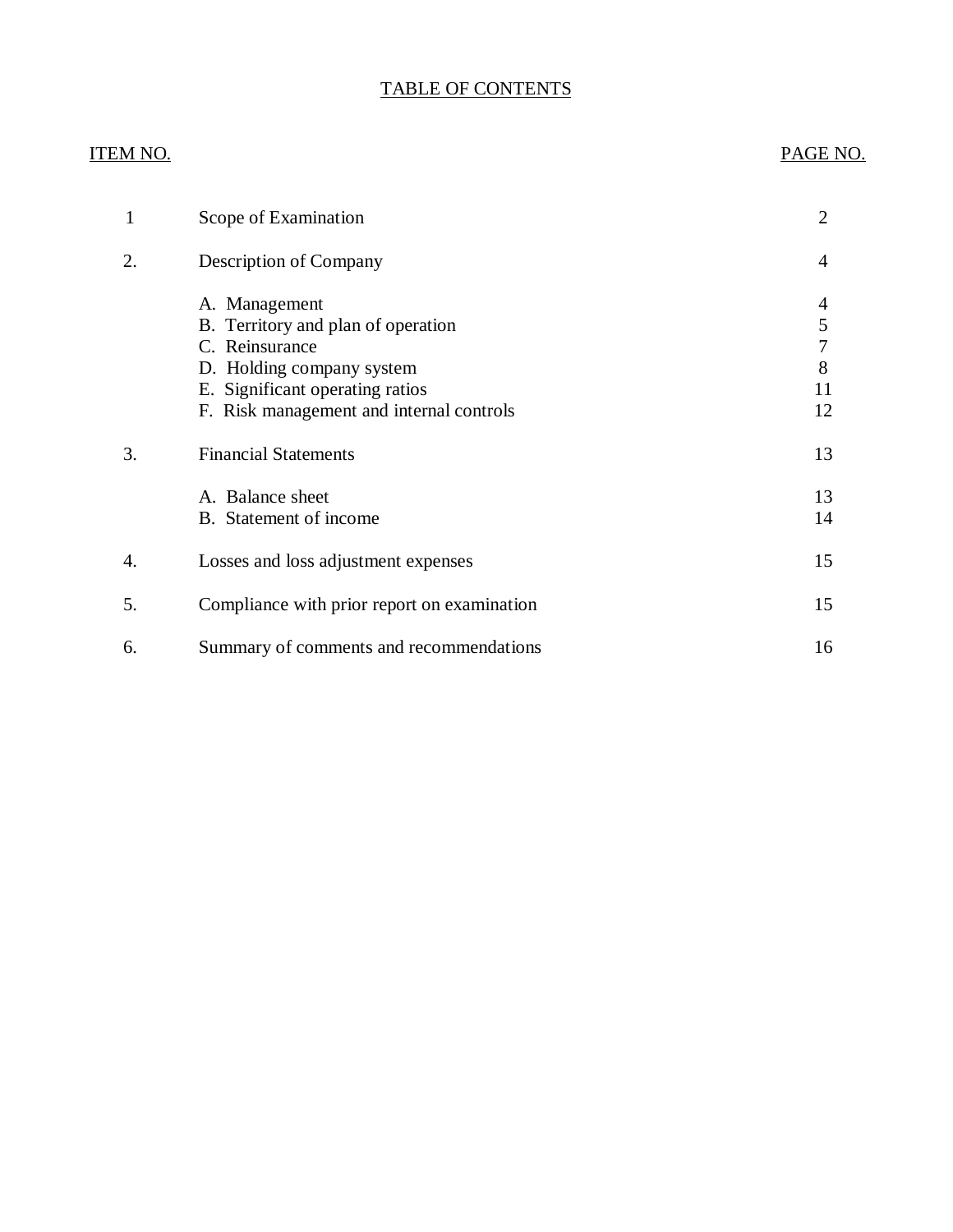

## NEW YORK STATE *DEPARTMENTof*  FINANCIAL SERVICES

Andrew M. Cuomo **Benjamin M. Lawsky** Governor Superintendent Superintendent Superintendent Superintendent Superintendent Superintendent Superintendent

May 23, 2014

Honorable Benjamin M. Lawsky Superintendent of Financial Services Albany, New York 12257

Sir:

Pursuant to the requirements of the New York Insurance Law, and in compliance with the instructions contained in Appointment Number 30965 dated February 26, 2013, attached hereto, I have made an examination into the condition and affairs of Berkshire Hathaway Assurance Corporation as of December 31, 2012, and submit the following report thereon.

Wherever the designation "the Company" appears herein without qualification, it should be understood to indicate Berkshire Hathaway Assurance Corporation.

Wherever the term "Department" appears herein without qualification, it should be understood to mean the New York State Department of Financial Services.

The examination was conducted at the Company's main administrative office located at 3024 Harney Street, Omaha, Nebraska 68131.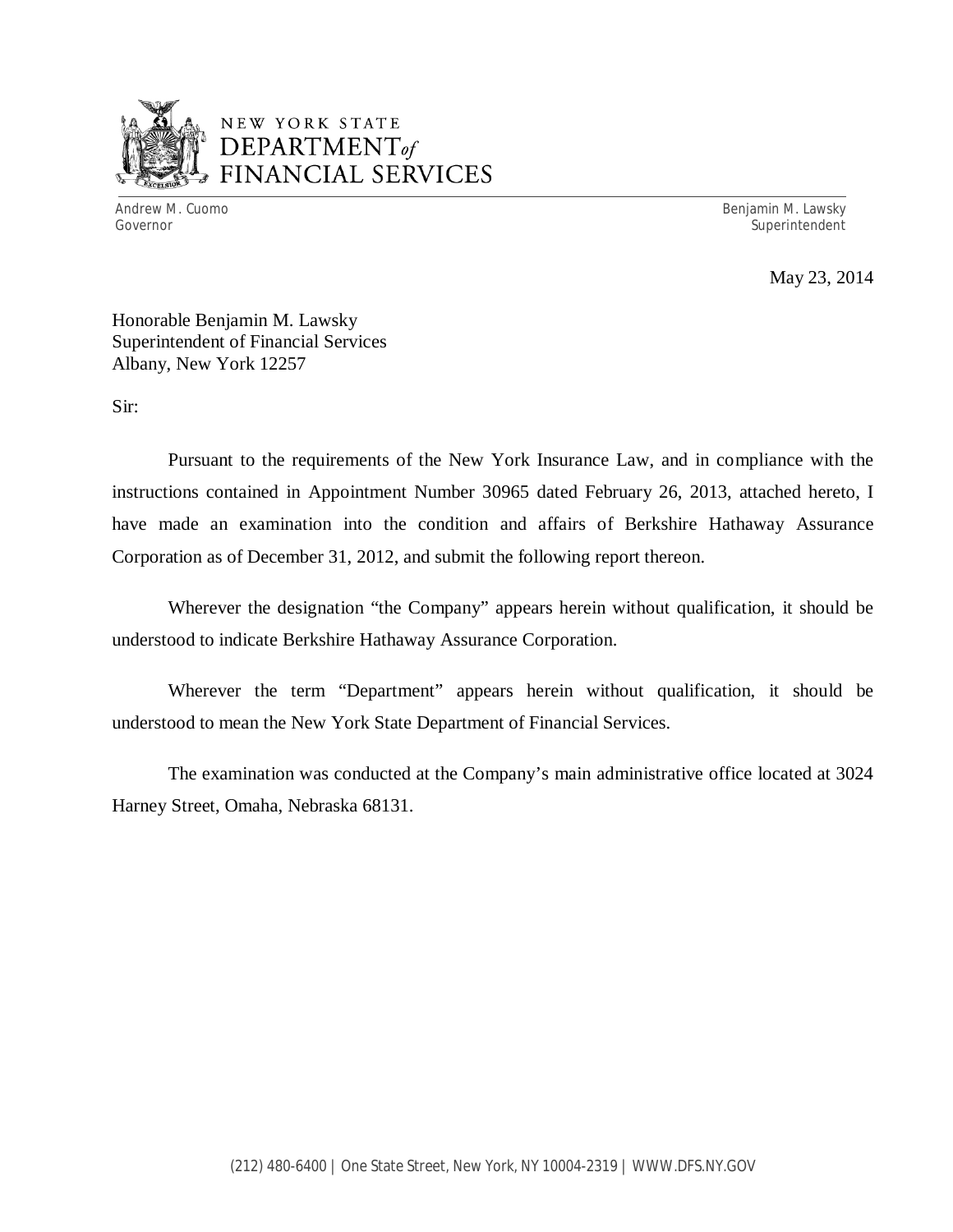#### 1. SCOPE OF EXAMINATION

<span id="page-3-0"></span>The Department has performed a coordinated group examination of the Berkshire Hathaway Assurance Corporation. The examination was conducted in conjunction with the state of Nebraska, which was the coordinating state of the Berkshire Hathaway Group of Insurance Companies. This is the first financial examination of the Company after the report on organization, which was conducted as of December 27, 2007. This examination covered the period from December 28, 2007 through December 31, 2012. Transactions occurring subsequent to this period were reviewed where deemed appropriate by the examiner.

The examination was performed concurrently with the examinations of the following insurers:

American Centennial Insurance Company (DE) Berkshire Hathaway Assurance Corporation (NY) Berkshire Hathaway Homestate Insurance Company (NE) Berkshire Hathaway Life Insurance Company of Nebraska (NE) Brookwood Insurance Company (IA) Columbia Insurance Company (NE) Continental Divide Insurance Company (CO) Cypress Insurance Company (CA) Finial Reinsurance Company (CT) National Fire & Marine Insurance Company (NE) National Indemnity Company (NE) National Indemnity Company of Mid-America (IA) National Indemnity Company of the South (FL) National Liability & Fire Insurance Company (CT) Oak River Insurance Company (NE) Redwood Fire and Casualty Insurance Company (NE) Stonewall Insurance Company (NE) Unione Italiana Reinsurance Company of America (NY) Wesco-Financial Insurance Company (NE)

Other states participating in this examination were California, Colorado, Connecticut, Delaware, Florida, Iowa and Nebraska.

This examination was conducted in accordance with the National Association of Insurance Commissioners ("NAIC") Financial Condition Examiners Handbook ("Handbook"), which requires that we plan and perform the examination to evaluate the financial condition and identify prospective risks of the Company by obtaining information about the Company including corporate governance, identifying and assessing inherent risks within the Company and evaluating system controls and procedures used to mitigate those risks. This examination also includes assessing the principles used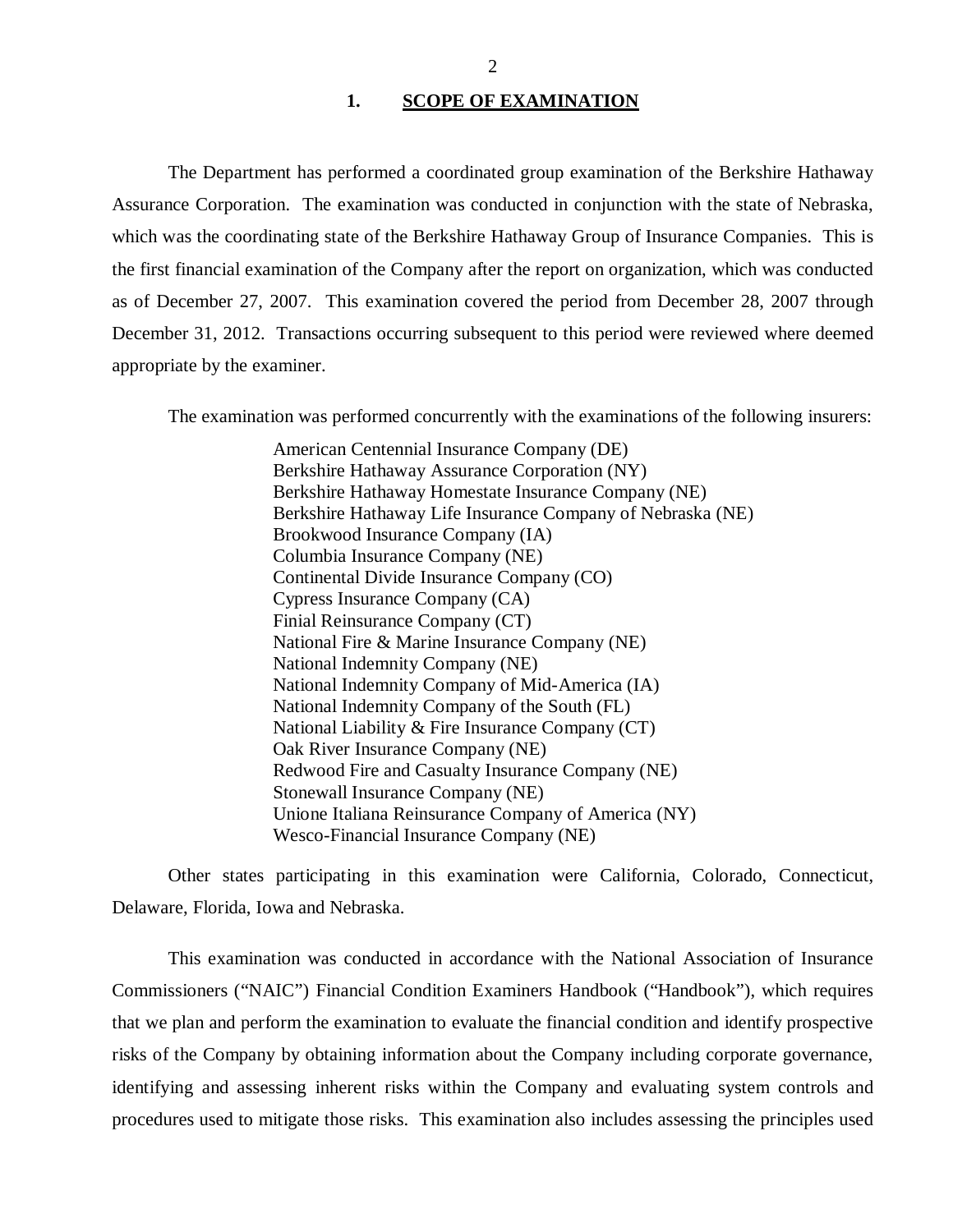and significant estimates made by management, as well as evaluating the overall financial statement presentation, management's compliance with Statutory Accounting Principles and annual statement instructions when applicable to domestic state regulations.

All financially significant accounts and activities of the Company were considered in accordance with the risk-focused examination process. The examiners also relied upon audit work performed by the Company's independent public accountants when appropriate.

This examination report includes a summary of significant findings for the following items as called for in the Handbook:

> Significant subsequent events Company history Corporate records Management and control Fidelity bonds and other insurance Territory and plan of operation Growth of Company Loss experience Reinsurance Accounts and records Statutory deposits Financial statements Summary of recommendations

A review was also made to ascertain what action was taken by the Company with regard to comments and recommendations contained in the prior report on examination.

This report on examination is confined to financial statements and comments on those matters that involve departures from laws, regulations or rules, or that are deemed to require explanation or description.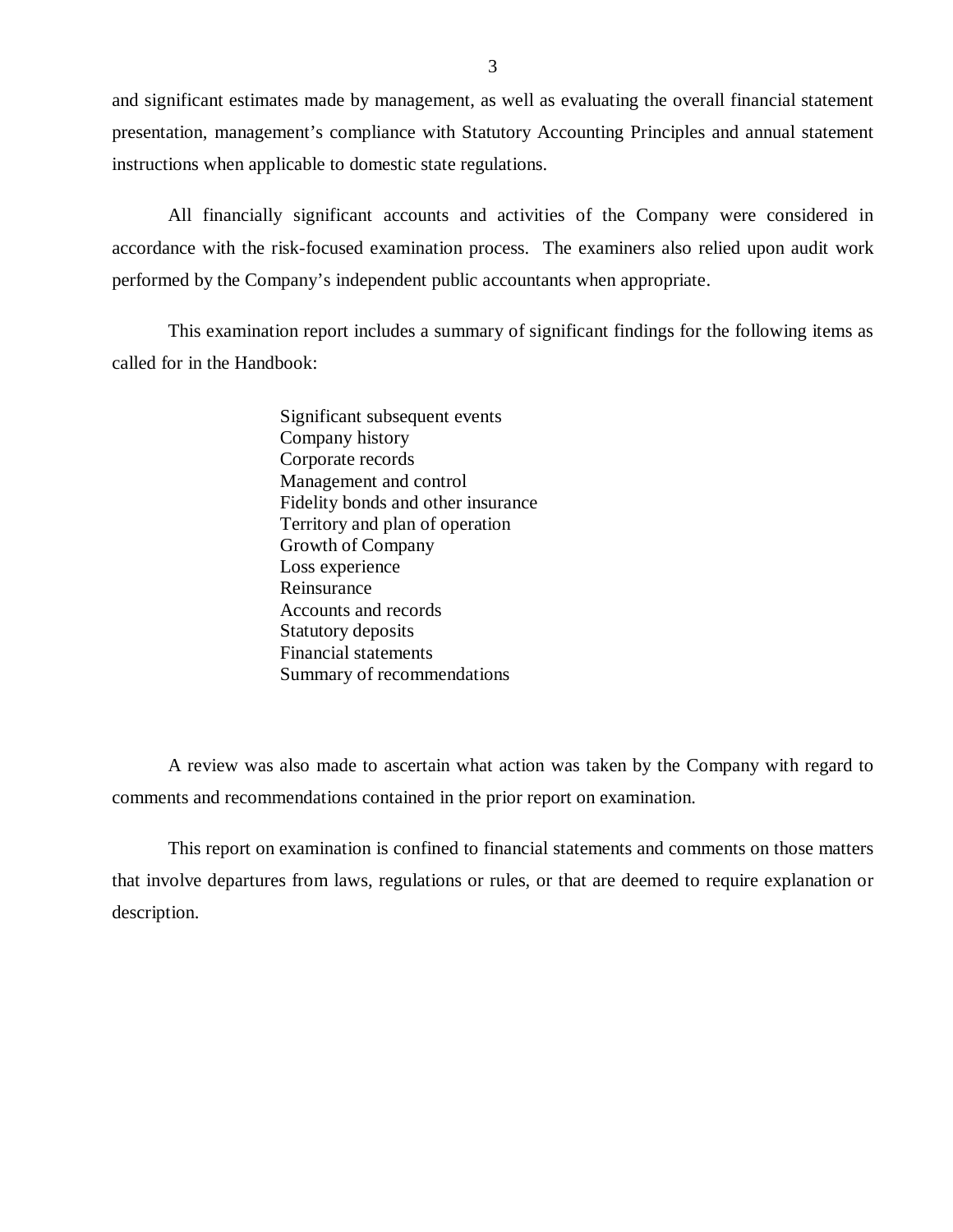#### **2. DESCRIPTION OF COMPANY**

Berkshire Hathaway Assurance Corporation was incorporated under the laws of the State of New York on December 21, 2007. It became licensed on December 28, 2007 in the State of New York to engage in financial guaranty and surety insurance business.

The Company operates as a monoline bond insurer and provides insurance for tax-exempt bonds issued by states, cities and other local entities. The Company insures these securities for issuers both at the time their bonds are sold to the public (primary transactions) and also provides insurance for bonds that are already owned by investors in the secondary market.

The Company is 51% owned by Columbia Insurance Company ("CIC") and 49% owned by National Indemnity Company ("NICO"), both Nebraska domiciled insurers.

Capital paid in is \$15,000,000 consisting of 2,500 shares of \$6,000 par value per share common stock. Effective January 18, 2008, the Company amended its charter to increase the par value of its common stock from \$1,000 per share to \$6,000 per share. Gross paid in and contributed surplus is \$990,000,000. The following chart shows the changes to capital stock and gross paid in and contributed surplus during the examination period:

|            |                                       | Common               | Gross paid in and   |
|------------|---------------------------------------|----------------------|---------------------|
| Date       | Description                           | <b>Capital Stock</b> | contributed surplus |
| 12/28/2007 | Beginning balance                     | \$2,500,000          | \$102,500,000       |
| 1/18/2008  | Increase in par value of common stock | 12,500,000           | (12,500,000)        |
| 3/31/2008  | Surplus contribution from parent      |                      | 900,000,000         |
| 12/31/2012 | Ending balance                        | \$15,000,000         | \$990,000,000       |

#### A. Management

Pursuant to the Company's charter and by-laws, management of the Company is vested in a board of directors consisting of not less than seven members. At December 31, 2012, the board of directors was comprised of the following eight members:

| Name and Residence | <b>Principal Business Affiliation</b>       |
|--------------------|---------------------------------------------|
| John Duane Arendt, | Insurance Executive.                        |
| Stamford, CT       | National Liability & Fire Insurance Company |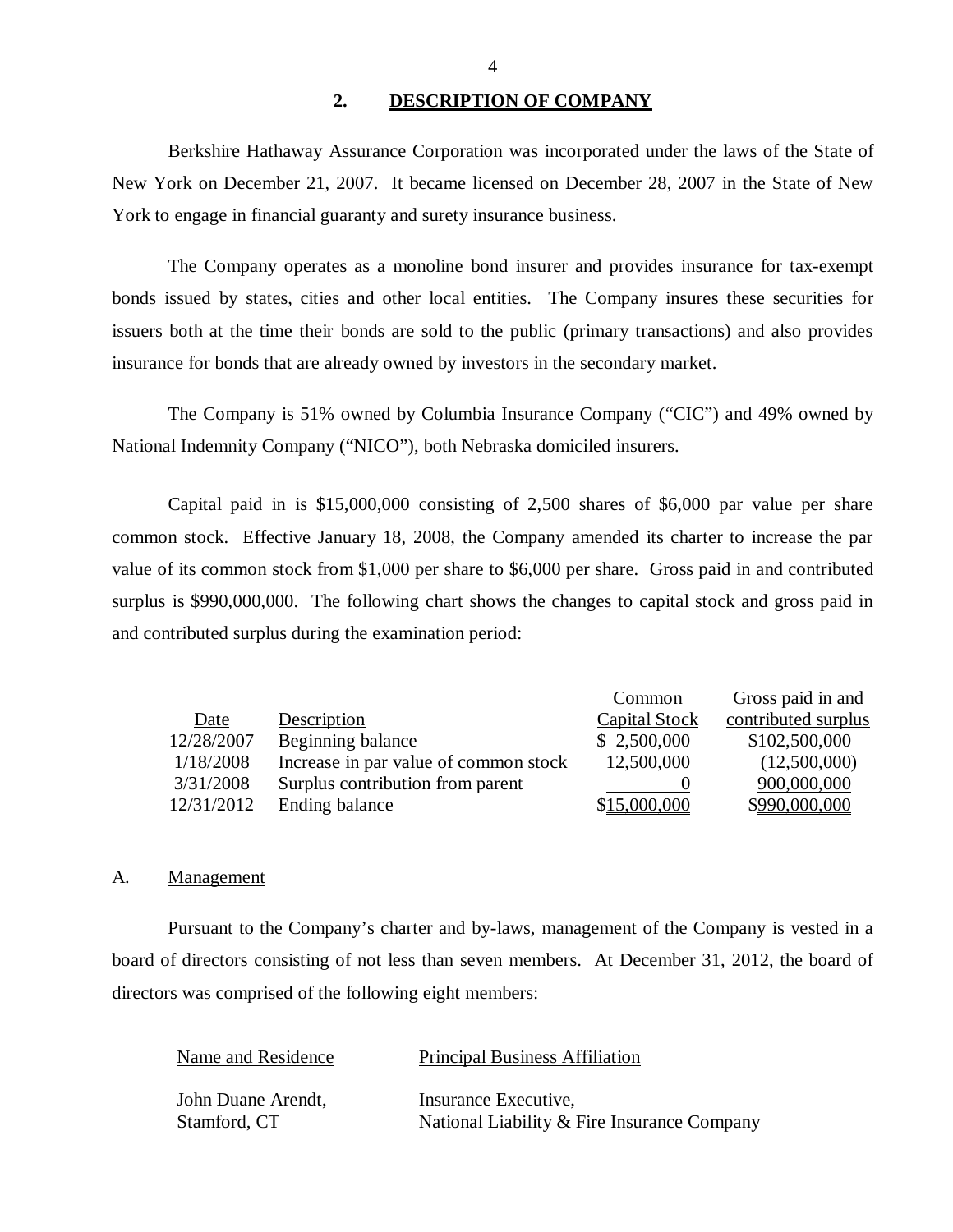| Name and Residence        | <b>Principal Business Affiliation</b>         |
|---------------------------|-----------------------------------------------|
| Erika Bunner Duffy,       | Attorney,                                     |
| Fairfield, CT             | National Liability & Fire Insurance Company   |
| Lori Jill Friedman,       | Attorney,                                     |
| Armonk, NY                | National Liability $&$ Fire Insurance Company |
| Dale David Geistkemper    | Treasurer and Controller,                     |
| Omaha, NE                 | <b>National Indemnity Company</b>             |
| Ajit Jain,                | Chairman of the Board,                        |
| Rye, NY                   | National Liability $&$ Fire Insurance Company |
| Forrest Nathan Krutter,   | Attorney, Insurance Executive,                |
| Milyon Mills, NH          | <b>National Indemnity Company</b>             |
| Brian Gerard Snover,      | Attorney, Insurance Executive,                |
| Stamford, CT              | National Liability $&$ Fire Insurance Company |
| Donald Frederick Wurster, | Insurance Executive,                          |
| Omaha, NE                 | <b>National Indemnity Company</b>             |

As of December 31, 2012, the principal officers of the Company were as follows:

| Name                     | Title     |
|--------------------------|-----------|
| Donald Frederick Wurster | President |
| Dale David Geistkemper   | Treasurer |
| Erika Bunner Duffy       | Secretary |

## B. Territory and Plan of Operation

As of December 31, 2012, the Company was licensed to write business in all fifty states, the District of Columbia and Puerto Rico.

As of the examination date, the Company was authorized to transact the kinds of insurance as defined in the following numbered paragraphs of Section 1113(a) of the New York Insurance Law:

| Paragraph                         | Line of Business          |
|-----------------------------------|---------------------------|
| 16 (C)(D)(E)(F)(G)(H)(I)<br>17(A) | Surety<br>Credit          |
| 25                                | <b>Financial Guaranty</b> |

5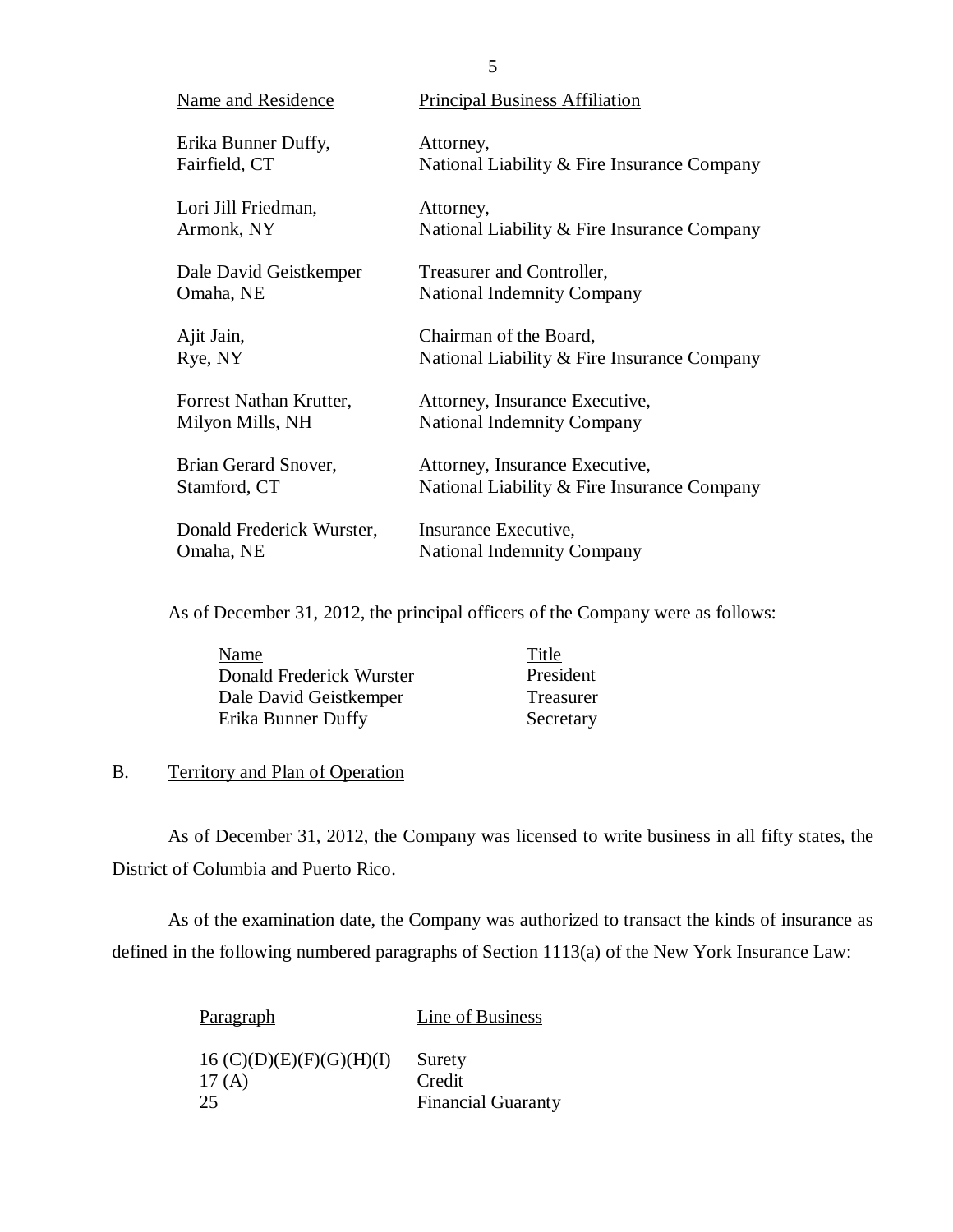Based on the lines of business for which the Company is licensed and the Company's current capital structure, and pursuant to the requirements of Articles 41 and 69 of the New York Insurance Law, the Company is required to maintain a minimum surplus to policyholders in the amount of \$66,400,000.

The following schedule shows the direct premiums written by the Company both in total and in New York for the period under examination:

|      |                              |                       | Premiums Written in New York State as |
|------|------------------------------|-----------------------|---------------------------------------|
|      | Calendar Year New York State | <b>Total Premiums</b> | a Percentage of Total Premium         |
|      |                              |                       |                                       |
| 2008 | \$500,859,153                | \$593,629,919         | 84.37%                                |
| 2009 | \$18,862,526                 | \$38,814,133          | 48.60%                                |
| 2010 | \$<br>$\Omega$               | 6,511,350             | $0.00\%$                              |
| 2011 | \$<br>$\Omega$               | 5,379,513             | $0.00\%$                              |
| 2012 | 1,853,850                    | \$10,214,551          | 18.15%                                |
|      |                              |                       |                                       |

The company operates as a monoline bond insurer and provides insurance for tax-exempt bonds issued by states, cities and other local entities. The Company insures these securities for issuers both at the time their bonds are sold to the public (primary transactions) and also provides insurance for bonds that are already owned by investors in the secondary market.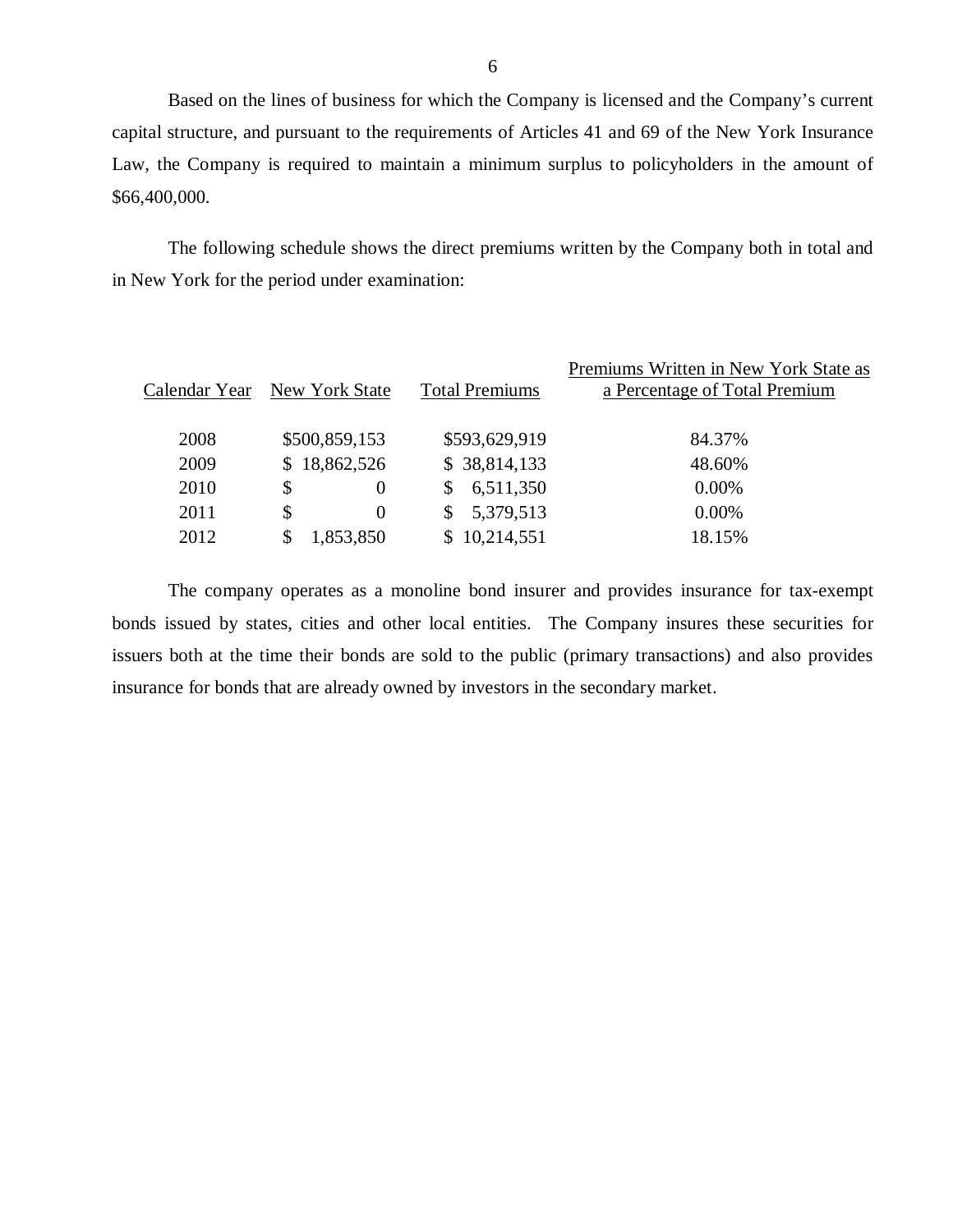<span id="page-8-0"></span>C. Reinsurance

The Company has structured its ceded reinsurance program to limit its maximum to any one risk through quota share and facultative reinsurance treaties.

The following is a description of the Company's ceded reinsurance program in effect at December 31, 2012:

The Company entered into a 49% quota share reinsurance agreement with National Indemnity Company ("NICO"), an affiliate, whereby the Company may issue and choose to cede to NICO 49% of the Company's acceptable risks. During the examination period, no risks were ceded under this agreement.

The Company entered into a facultative quota share reinsurance agreement with National Indemnity Company ("NICO"), an affiliate. Under the terms of this agreement NICO agrees to reinsure 92.5% of a surety bond the Company issued to M&T Bank Corporation.

Reinsurance agreements with affiliates were reviewed for compliance with Article 15 of the New York Insurance Law. It was noted that all affiliated reinsurance agreements were filed with the Department pursuant to the provisions of Section 1505(d)(2) of the New York Insurance Law.

Ceded reinsurance agreements in effect as of the examination date were reviewed and found to contain the required clauses, including an insolvency clause meeting the requirements of Section 1308 of the New York Insurance Law.

Examination review of the Schedule F data reported by the Company in its filed annual statement was found to accurately reflect its reinsurance transactions.

Additionally, management has represented that all material ceded reinsurance agreements transfer both underwriting and timing risk as set forth in SSAP No. 62R. Representations were supported by appropriate risk transfer analyses and an attestation from the Company's Chief Executive Officer pursuant to the NAIC Annual Statement Instructions. Additionally, examination review indicated that the Company was not a party to any finite reinsurance agreements. All ceded reinsurance agreements were accounted for utilizing reinsurance accounting as set forth in SSAP No. 62R.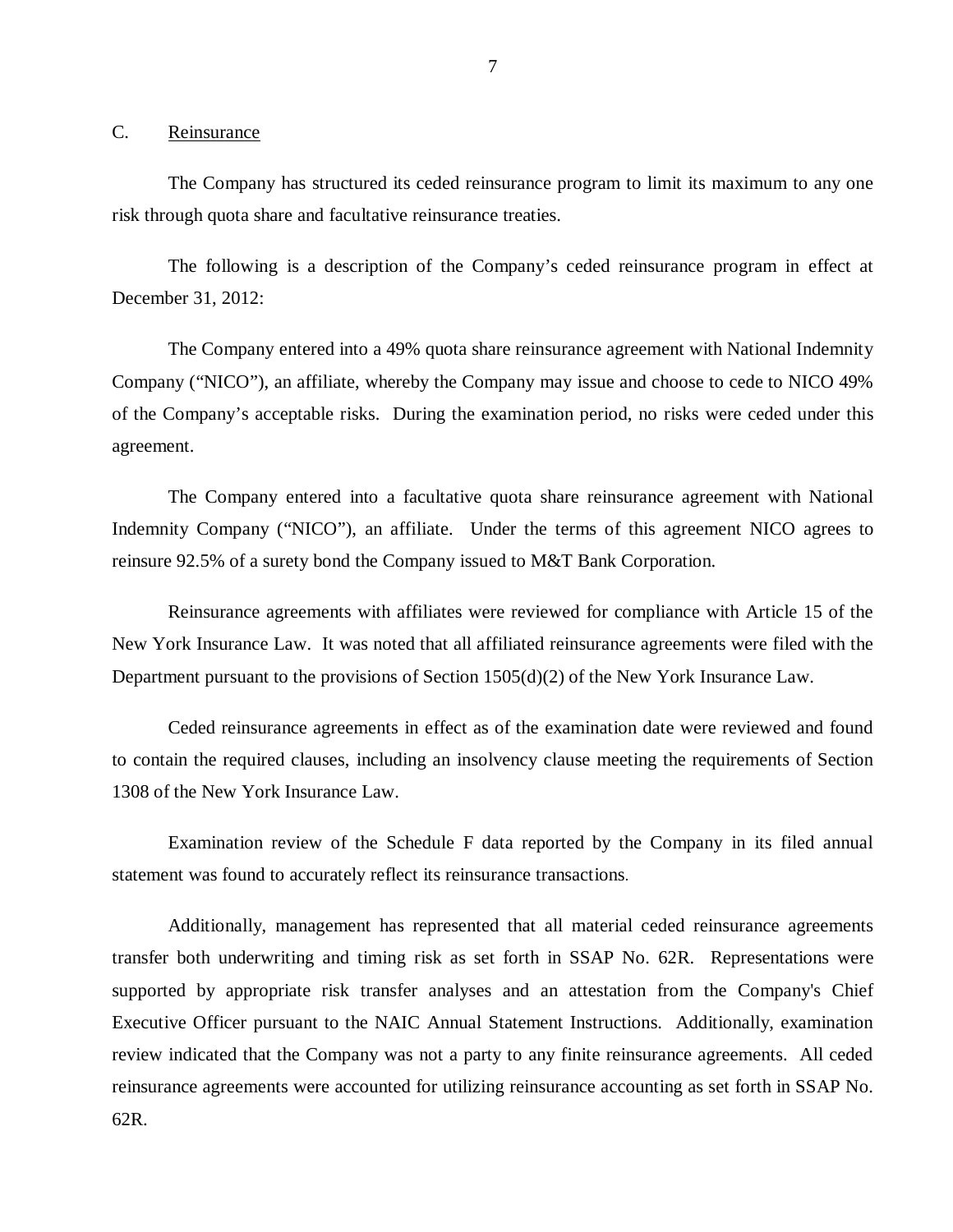## <span id="page-9-0"></span>D. Holding Company System

The Company is a member of the Berkshire Hathaway Group. The Company is 51% owned by Columbia Insurance Company and 49% owned by National Indemnity Company, both Nebraska domiciled corporations, which are ultimately controlled by Berkshire Hathaway Inc. (34.787% owned by Warren E. Buffett).

A review of the Holding Company Registration Statements filed with this Department indicated that such filings were complete and were filed in a timely manner pursuant to Article 15 of the New York Insurance Law and Department Regulation 52.

The following is an abbreviated chart of the Company's holding company system at December 31, 2012: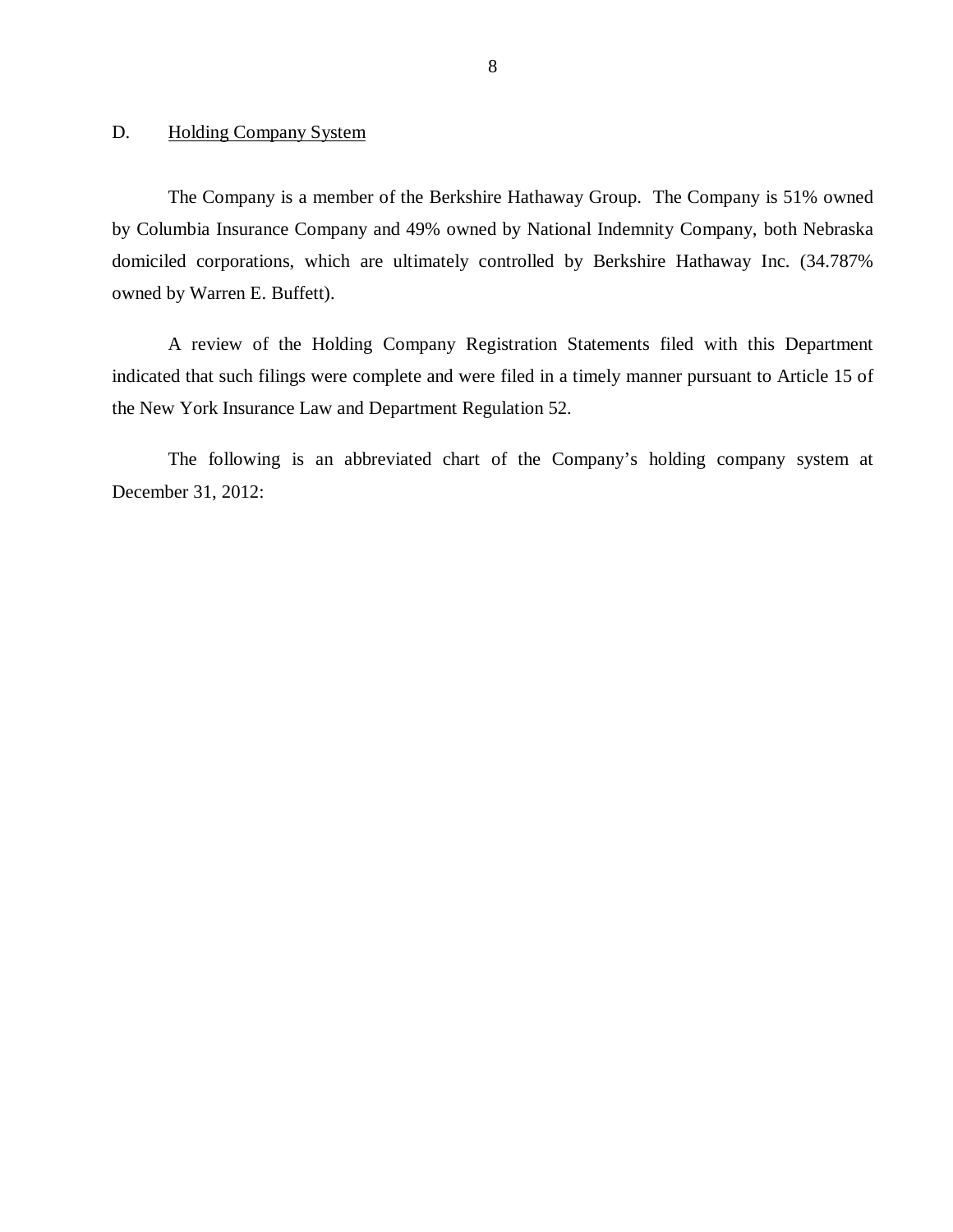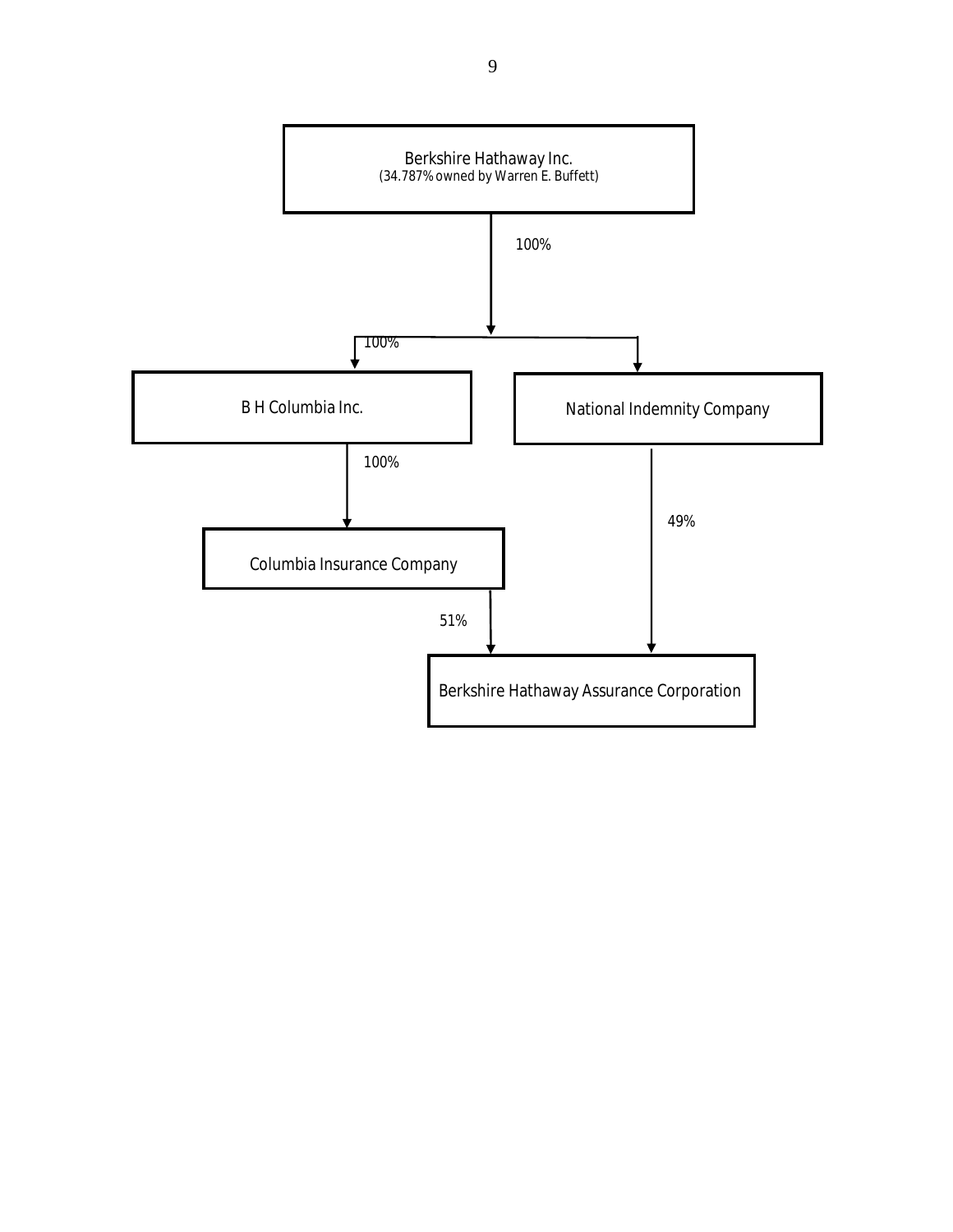At December 31, 2012, the Company was party to the following agreements with other members of its holding company system:

#### Tax Allocation Agreement

The Company is party to a tax allocation agreement among various affiliated members of its ultimate parent Berkshire Hathaway Inc. The agreement has an effective date of December 31, 2007. Pursuant to the terms of the agreement, the parties will file consolidated federal income tax returns. Said agreement stipulates that the Company's tax liability on a consolidated basis would not exceed the liability had the Company filed its tax return on a stand-alone basis. The agreement was filed with the Department pursuant to Section 1505 of the New York Insurance Law.

#### Service Agreement with National Indemnity Company

Effective January 1, 2008, the Company and its affiliate, National Indemnity Company ("NICO"), entered into a service agreement. Under the terms of this agreement, NICO performs certain administrative and special services on behalf of the Company. The agreement provides that payment for services provided shall be on an actual cost basis. The agreement was filed with the Department pursuant to Section 1505 of the New York Insurance Law.

#### Service Agreement with National Liability & Fire Insurance Company

Effective January 1, 2008, the Company and its affiliate, National Liability  $\&$  Fire Insurance Company ("NLF"), entered into a service agreement. Under the terms of this agreement, NLF performs certain administrative and special services on behalf of the Company. The agreement provides that payment for services provided shall be on an actual cost basis. The agreement was filed with the Department pursuant to Section 1505 of the New York Insurance Law.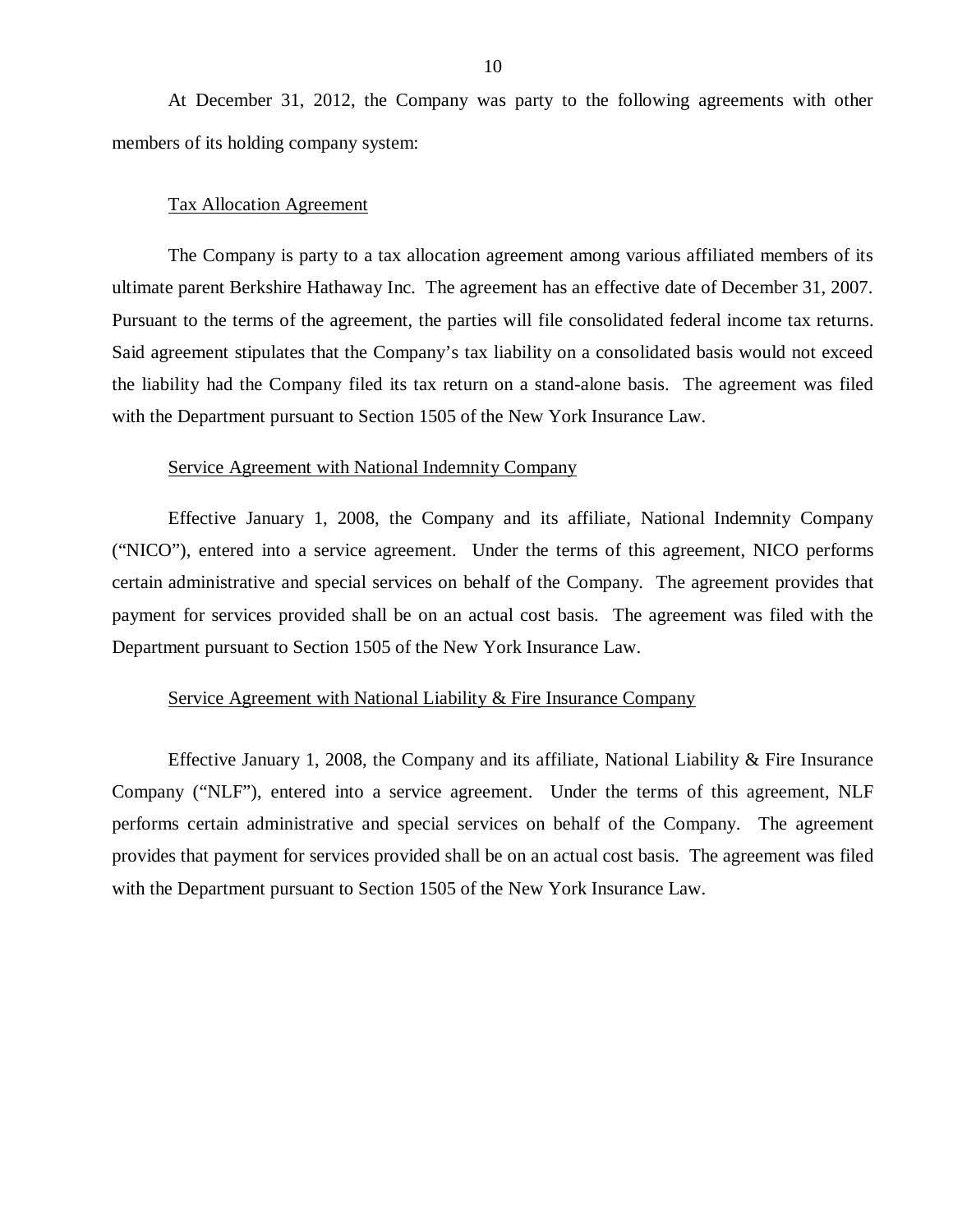#### Investment Services Agreement

Effective December 31, 2007, the Company and NICO entered into an Investment Services Agreement. Pursuant to the agreement, NICO will act as an investment manager of the Company. The agreement was filed with the Department pursuant to Section 1505 of the New York Insurance Law.

#### Inter-Company Service Agreement with FlightSafety International

Effective January 1, 2008, the Company and its affiliate, FlightSafety International ("FlightSafety"), entered into a service agreement. Under the terms of this agreement, FlightSafety performs certain administrative and special services on behalf of the Company. The agreement provides that payment for services provided shall be on an actual cost basis. The agreement was filed with the Department pursuant to Section 1505 of the New York Insurance Law.

#### E. Significant Operating Ratios

The following ratios have been computed as of December 31, 2012, based upon the results of this examination:

| Net premiums written to surplus as regards policyholders                               | $1\%$ |
|----------------------------------------------------------------------------------------|-------|
| Liabilities to liquid assets (cash and invested assets less investments in affiliates) | 38%   |
| Premiums in course of collection to surplus as regards policyholders                   | $0\%$ |

All of the above ratios fall within the benchmark range set forth in the Insurance Regulatory Information System ("IRIS") of the National Association of Insurance Commissioners.

The underwriting ratios presented below are on an earned/incurred basis and encompass the December 28, 2007 to December 31, 2012 time period covered by this examination:

|                                              | Amounts    |               | Ratios   |  |
|----------------------------------------------|------------|---------------|----------|--|
| Losses and loss adjustment expenses incurred |            |               | $0.00\%$ |  |
| Other underwriting expenses incurred         |            | 48,089,161    | 41.81    |  |
| Net underwriting gain                        | 66,920,679 |               | 58.19    |  |
| Premiums earned                              |            | \$115,009,840 | 100.00%  |  |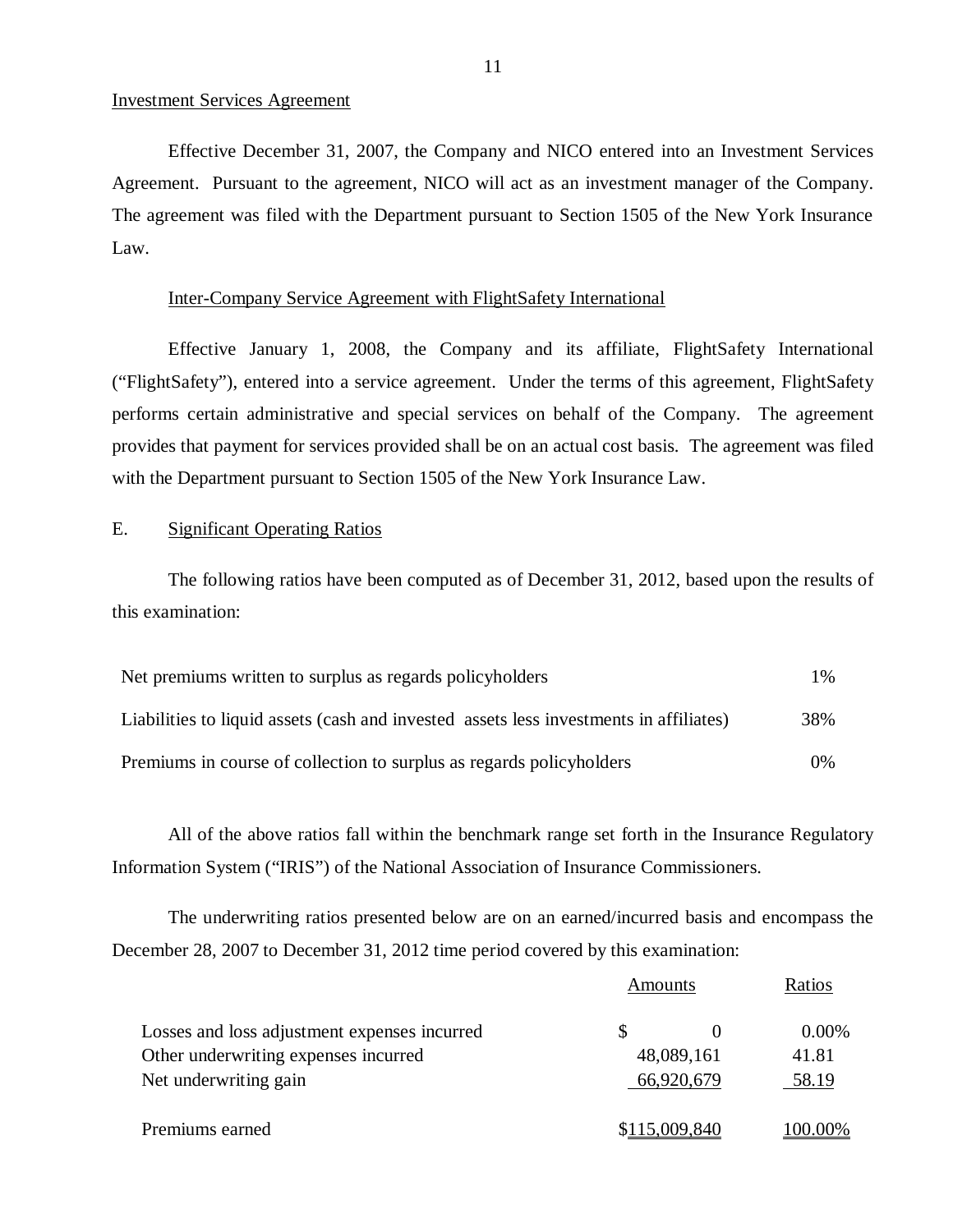## <span id="page-13-0"></span>F. Risk Management and Internal Control

A review was made of the Company's internal control with regard to its IT environment. The review found numerous internal control weaknesses. The Company was provided with a copy of the IT recommendations, none of which will be considered a serious control deficiency.

It is recommended that the Company address the internal control weaknesses identified during the review of the Company's IT environment.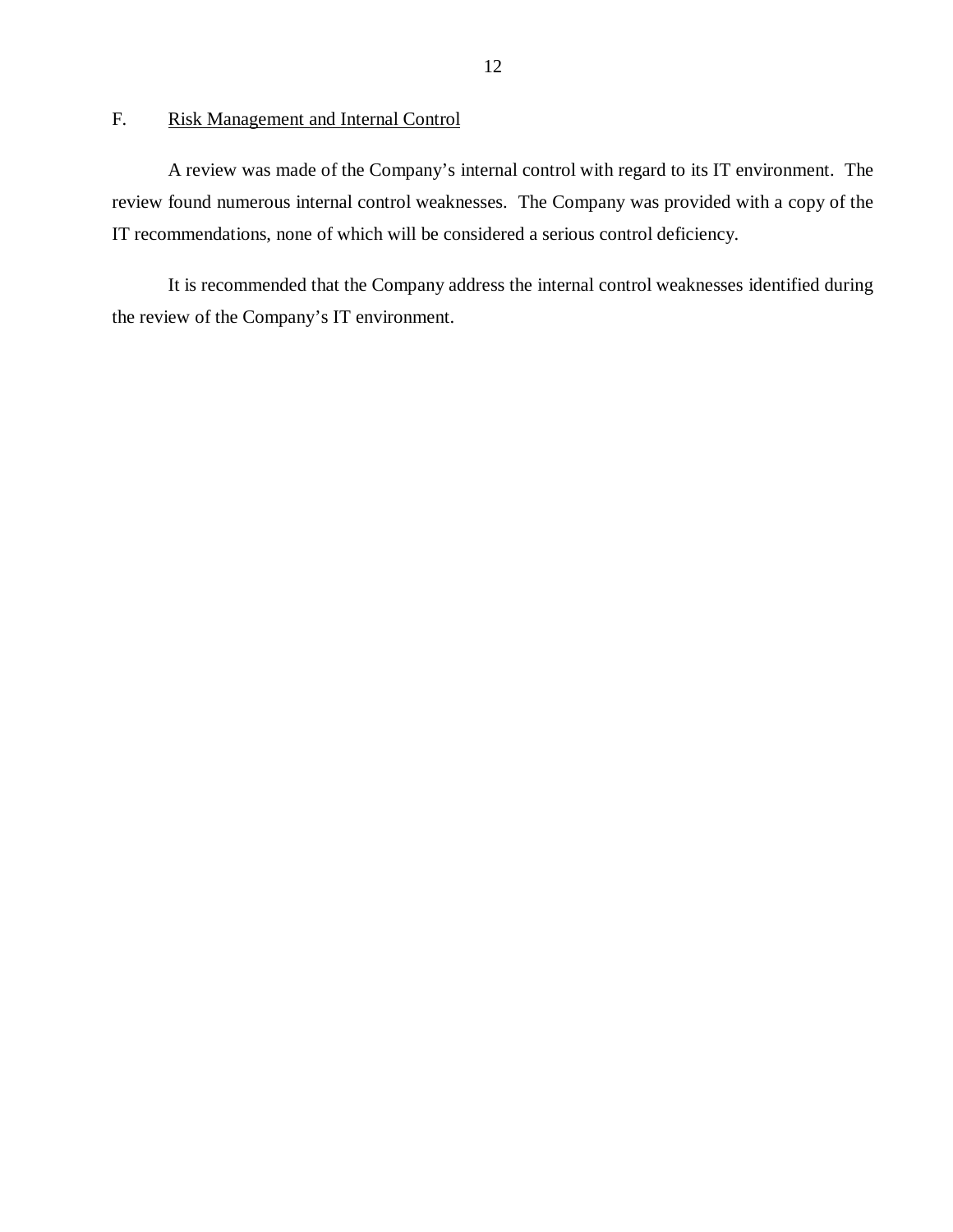#### **3. FINANCIAL STATEMENTS**

#### A. Balance Sheet

The following shows the assets, liabilities and surplus as regards policyholders as of December 31, 2012 as determined by this examination and as reported by the Company:

| <b>Assets</b>                                                  |                 | <b>Assets Not</b>    | Net Admitted         |
|----------------------------------------------------------------|-----------------|----------------------|----------------------|
|                                                                | Assets          | Admitted             | <b>Assets</b>        |
| <b>Bonds</b>                                                   | \$544,335,858   | \$<br>$\overline{0}$ | \$544,335,858        |
| Preferred stocks                                               | 128,000,000     |                      | 128,000,000          |
| Common stocks                                                  | 423,032,584     |                      | 423,032,584          |
| Property held for sale                                         | 3,750,000       | 3,750,000            | $\theta$             |
| Cash, cash equivalents and short-term investments              | 733,699,804     |                      | 733,699,804          |
| Investment income due and accrued                              | 12,067,273      |                      | 12,067,273           |
| Uncollected premiums and agents' balances in the               |                 |                      |                      |
| course of collection                                           | 101,198         | $\boldsymbol{0}$     | 101,198              |
|                                                                |                 |                      |                      |
| <b>Total assets</b>                                            | \$1,844,986,717 | \$3,750,000          | \$1,841,236,717      |
|                                                                |                 |                      |                      |
| <b>Liabilities, Surplus and Other Funds</b>                    |                 |                      |                      |
|                                                                |                 |                      |                      |
| Liabilities                                                    |                 |                      |                      |
| Losses and loss adjustment expenses                            |                 |                      | \$<br>$\overline{0}$ |
| Taxes, licenses and fees (excluding federal and foreign income |                 |                      |                      |
| taxes)                                                         |                 |                      | 258,892              |
| Current federal and foreign income taxes                       |                 |                      | 4,343,760            |
| Net deferred tax liability                                     |                 |                      | 9,859,827            |
| Unearned premiums                                              |                 |                      | 534,329,314          |
| Advance premium                                                |                 |                      | 2,760,194            |
| Payable to parent, subsidiaries and affiliates                 |                 |                      | 48,831               |
| Contingency reserves                                           |                 |                      | 140,339,151          |
| <b>Total liabilities</b>                                       |                 |                      | \$691,939,969        |
|                                                                |                 |                      |                      |
| <b>Surplus and Other Funds</b>                                 |                 |                      |                      |
| Common capital stock                                           |                 | \$15,000,000         |                      |
| Gross paid in and contributed surplus                          |                 | 990,000,000          |                      |
| Unassigned funds (surplus)                                     |                 | 144,296,748          |                      |
| Surplus as regards policyholders                               |                 |                      | \$1,149,296,748      |
| Total liabilities, surplus and other funds                     |                 |                      | \$1,841,236,717      |
|                                                                |                 |                      |                      |

Note: The Internal Revenue Service has completed its audits of the Company's consolidated Federal Income Tax returns through tax year 2009. All material adjustments, if any, made subsequent to the date of examination and arising from said audits, are reflected in the financial statements included in this report. Audits covering tax years 2010 through 2011 are currently under examination. The examiner is unaware of any potential exposure of the Company to any tax assessment and no liability has been established herein relative to such contingency.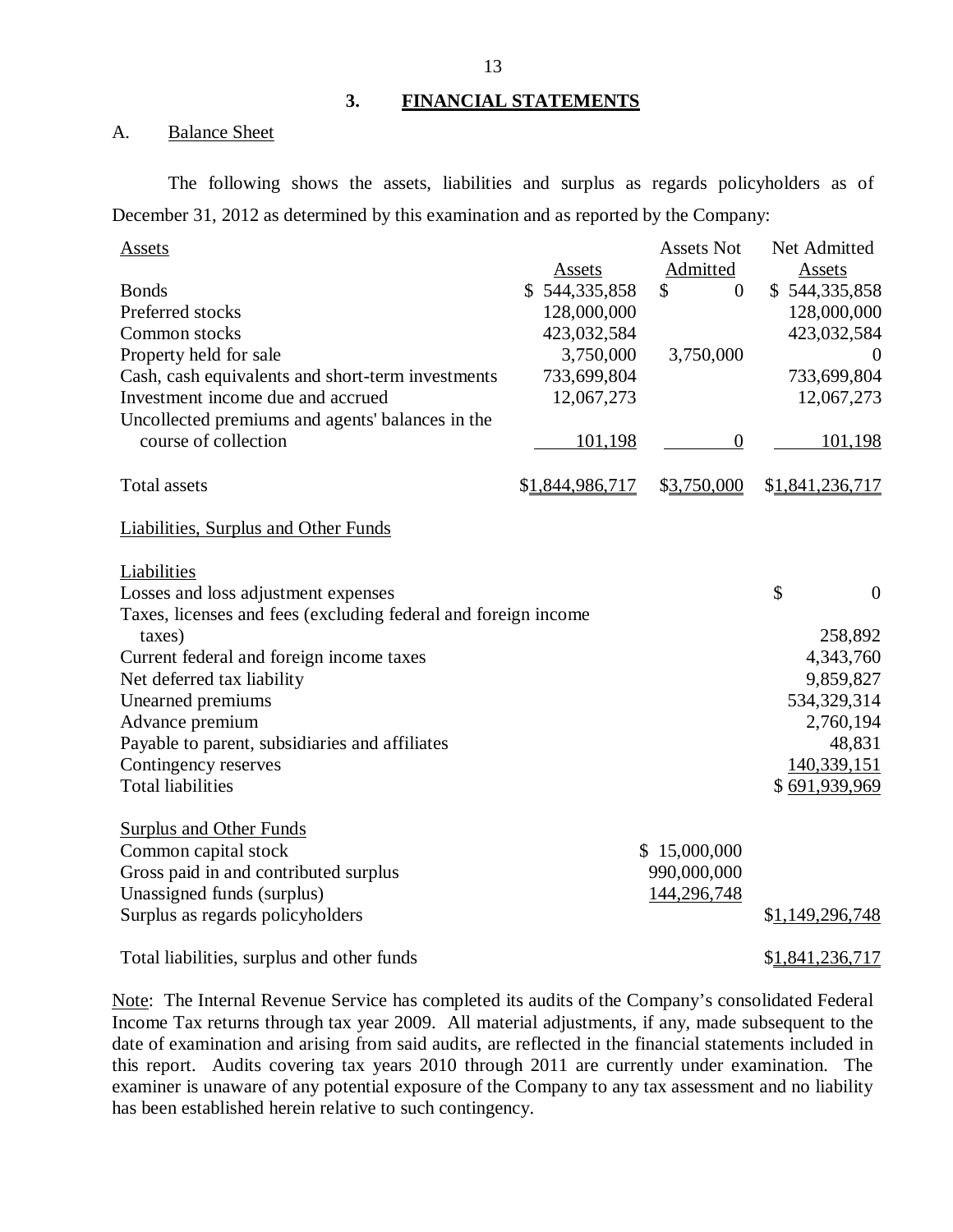## <span id="page-15-0"></span>B. Statement of Income

Surplus as regards policyholders increased \$1,044,296,748 during the examination period December 28, 2007 through December 31, 2012, detailed as follows:

| Underwriting Income                                                                                 |                                    |                            |
|-----------------------------------------------------------------------------------------------------|------------------------------------|----------------------------|
| Premiums earned                                                                                     |                                    | \$115,009,840              |
| Deductions:<br>Losses and loss adjustment expenses incurred<br>Other underwriting expenses incurred | \$<br>$\overline{0}$<br>48,089,161 |                            |
| Total underwriting deductions                                                                       |                                    | 48,089,161                 |
| Net underwriting gain                                                                               |                                    | $\mathbb{S}$<br>66,920,679 |
| <b>Investment</b> Income                                                                            |                                    |                            |
| Net investment income earned<br>Net realized capital gain                                           | \$250,562,739<br>18,864,173        |                            |
| Net investment gain                                                                                 |                                    | \$269,426,912              |
| Other Income                                                                                        |                                    |                            |
| Aggregate write-ins for miscellaneous income<br>Total other income                                  | \$<br>(193, 567)                   | (193, 567)<br>\$           |
| Net income before federal and foreign income taxes                                                  |                                    | \$336,154,024              |
| Federal and foreign income taxes incurred                                                           |                                    | 122, 262, 323              |
| Net income                                                                                          |                                    | \$213,891,701              |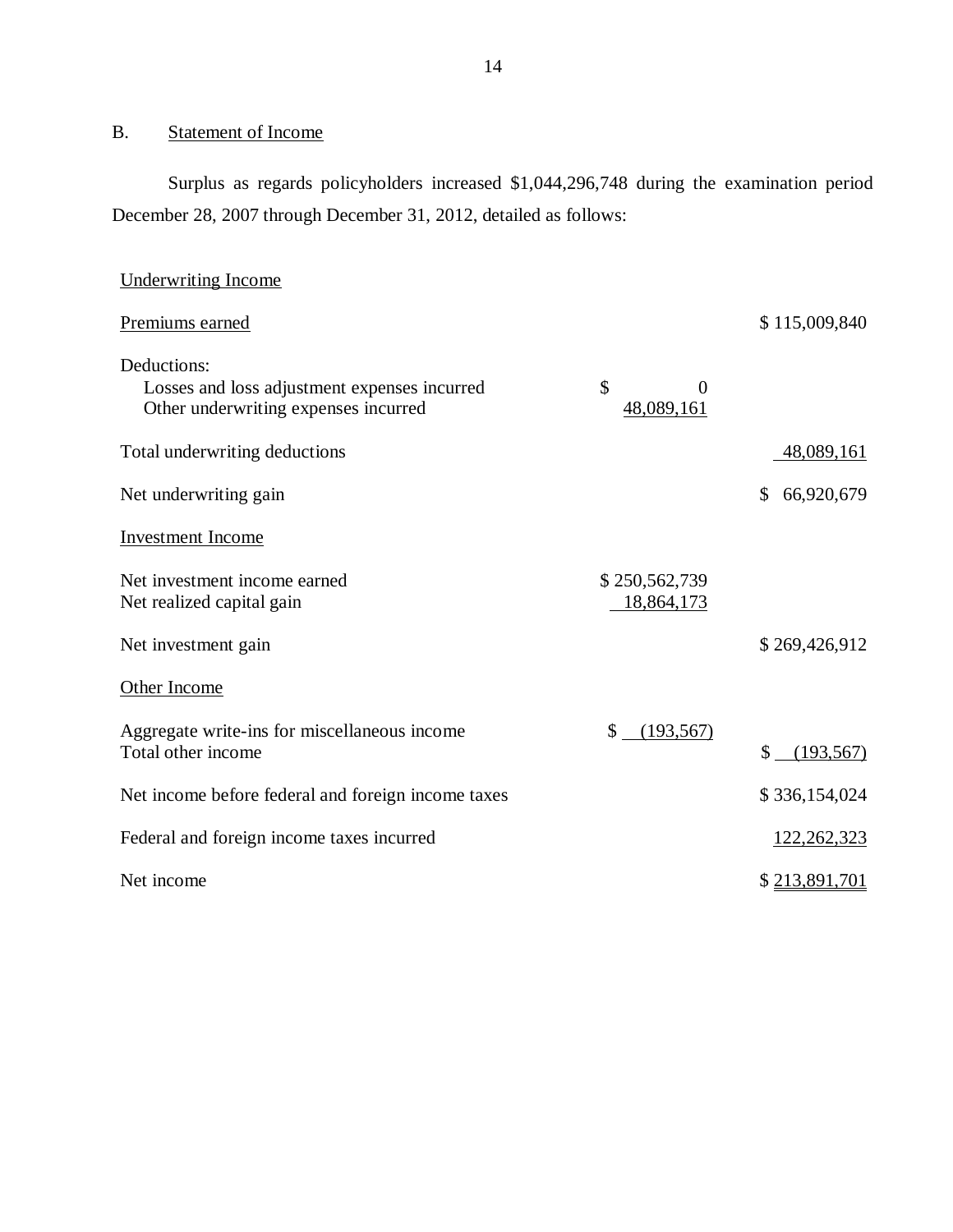|                                                | Gains in        | Losses in      |                 |
|------------------------------------------------|-----------------|----------------|-----------------|
|                                                | <b>Surplus</b>  | <b>Surplus</b> |                 |
| Net income                                     | \$213,891,701   | \$             |                 |
| Net unrealized capital gains or (losses)       | 54,830,115      |                |                 |
| Change in net deferred income tax              | 19,664,081      |                |                 |
| Change in non-admitted assets                  |                 | 4,953,584      |                 |
| Cumulative effect of changes in accounting     | 1,203,584       |                |                 |
| Capital transferred from surplus               | 12,500,000      |                |                 |
| Surplus paid in                                | 900,000,000     |                |                 |
| Surplus transferred to capital stock           |                 | 12,500,000     |                 |
| Increase in contingency reserve                |                 | 140,339,151    |                 |
| Total gains and losses                         | \$1,202,089,483 | \$157,792,735  |                 |
| Net increase (decrease) in surplus             |                 |                | \$1,044,296,748 |
| Surplus as regards policyholders per report on |                 |                |                 |
| examination as of December 31, 2012            |                 |                | \$1,149,296,748 |

**4. LOSSES AND CONTINGENCY RESERVES** 

The examination liabilities for losses and contingency reserves are \$0 and \$140,339,151, respectively, as of December 31, 2012. These are the same as the amounts reported by the Company in its 2012 filed annual statement.

In addition to case reserves, the Company is required to establish and maintain contingency reserves for the protection of insureds and claimants against the effect of excessive losses occurring during adverse economic cycles. The amount required for those reserves depends on the types of bonds being insured and are established pursuant to the provisions of Section 6903(a) of the New York Insurance Law. New York Insurance Law requires that one-eightieth of required contingency reserves are accreted every quarter over a twenty year period, however the Company has committed to the Department it would accrete one fortieth of required contingency reserves each quarter over a ten year period.

15

<span id="page-16-0"></span>Surplus as regards policyholders per report on organization as of December 27, 2007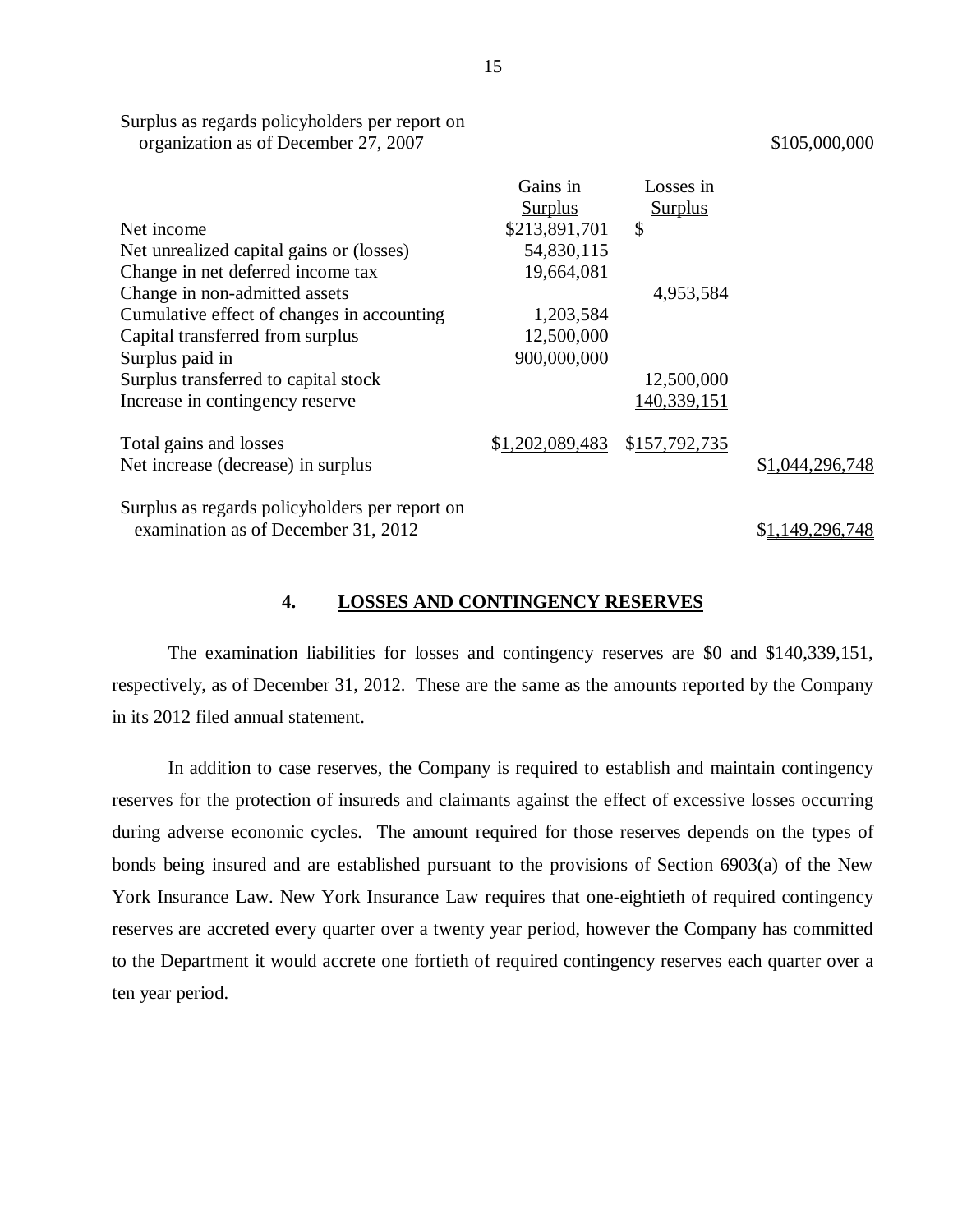## **5. COMPLIANCE WITH REPORT ON ORGANIZATION**

<span id="page-17-0"></span>The report on organization did not contain any comments or recommendations.

## **6. SUMMARY OF COMMENTS AND RECOMMENDATIONS**

#### ITEM PAGE NO.

## A. Risk Management and Internal Control

It is recommended that the Company address the internal control 12 weaknesses identified during the review of the Company's IT environment.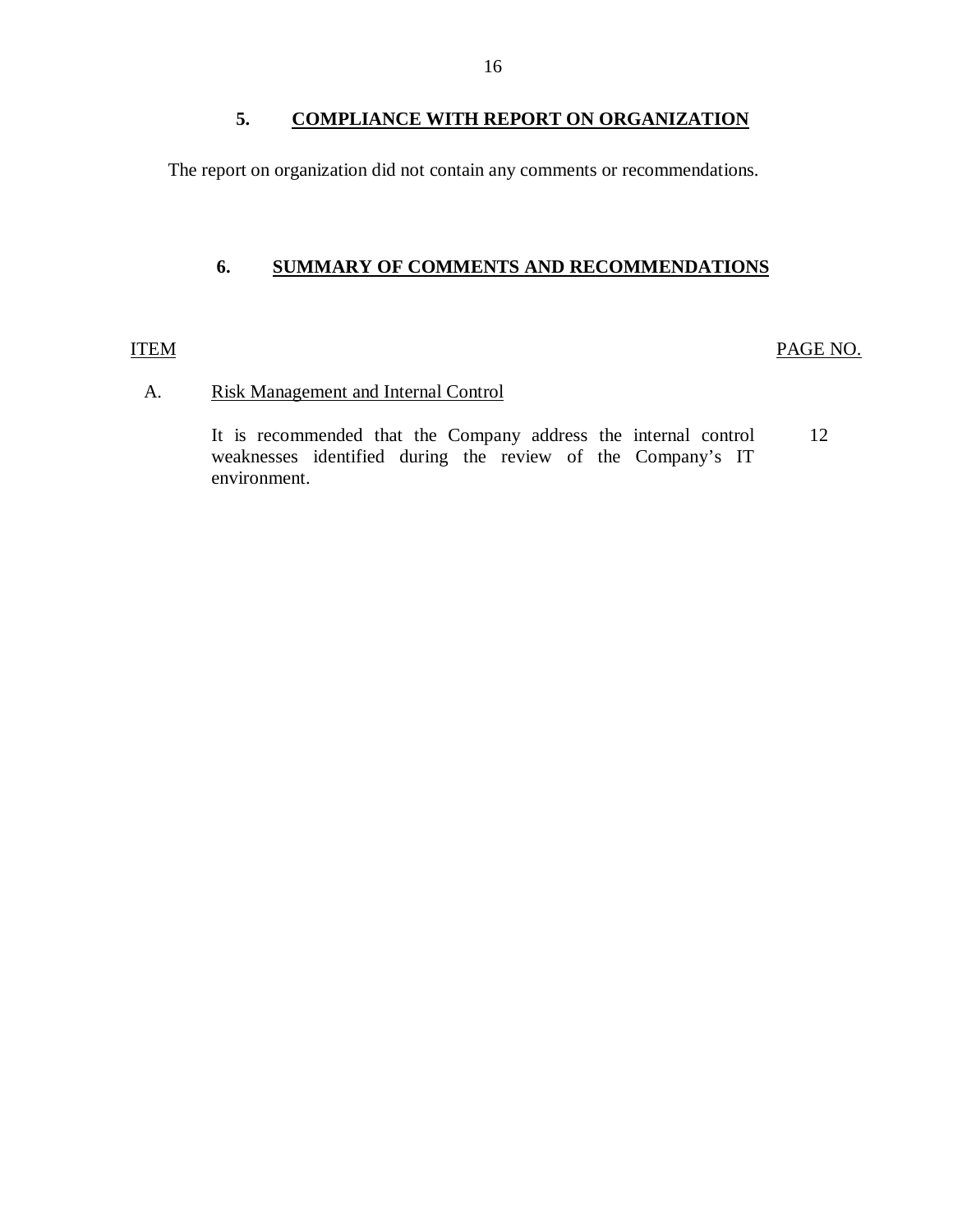Respectfully submitted,

/s/ Adebola Awofeso Senior Insurance Examiner

STATE OF NEW YORK ) )ss: COUNTY OF NEW YORK )

ADEBOLA AWOFESO being duly sworn, deposes and says that the foregoing report, subscribed by him, is true to the best of his knowledge and belief.

 $\sqrt{s}$ /

Adebola Awofeso

Subscribed and sworn to before me

this  $\_\_\_\_\_\$  day of  $\_\_\_\_\_\_\_\_\_\$ , 2014.